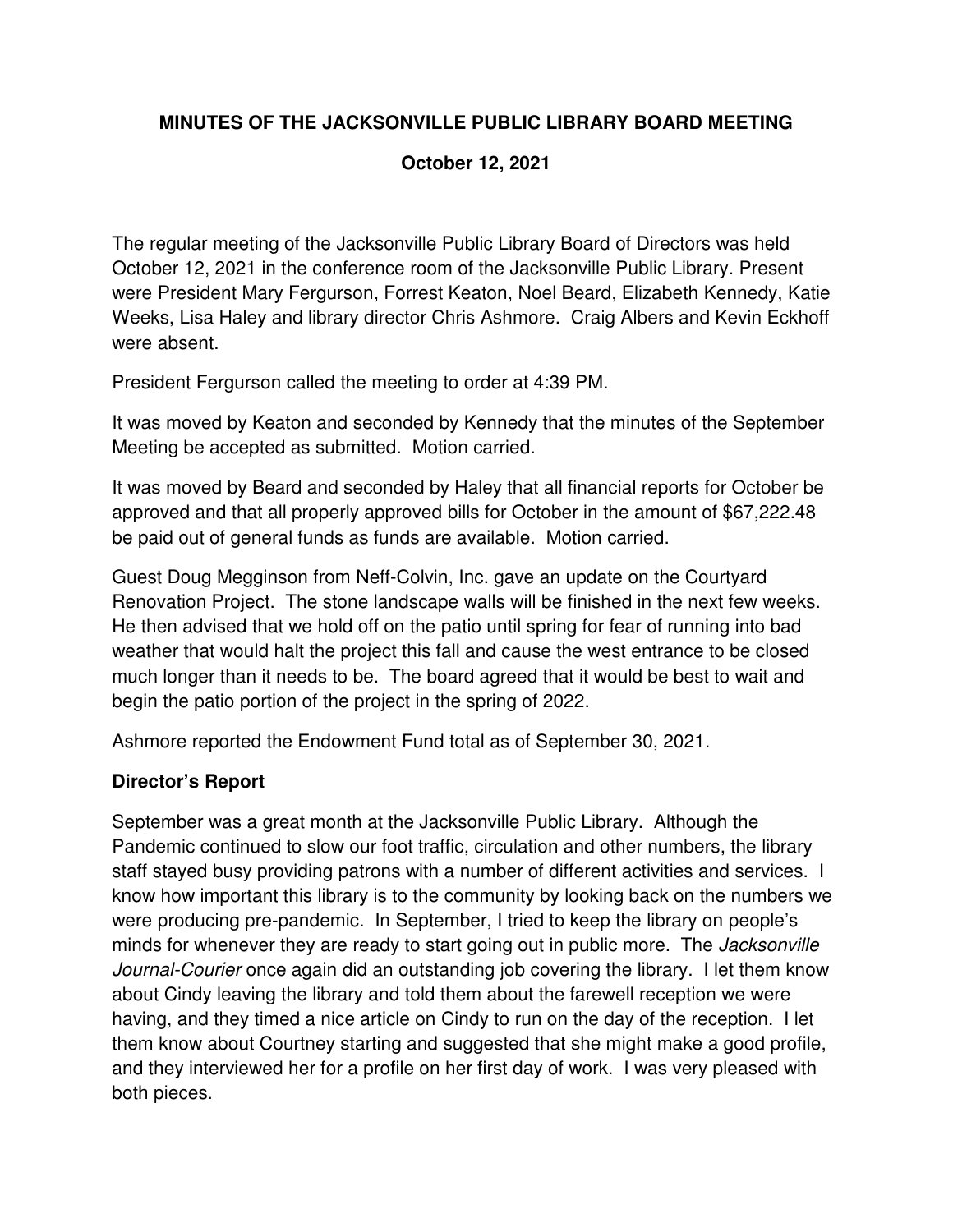Cindy's reception was held on Friday September 17 and was a great success. We had over seventy people drop by to say good-bye, wish Cindy luck, give her a card or gift or to just have a bit to eat and drink. Cindy was very touched by the response. In addition to the Jacksonville Journal-Courier publicity, I was also able to promote Cindy's reception and other library happenings by appearing on WLDS radio, who also do a very good job of covering the library.

Late in September, the Courtyard Renovation Project finally got started. Steve Morthole's crew began work on the east-side landscaping wall. I asked for plenty of notification for when work on the west-side will begin, so that I can let the public know in advance that the west entrance will be closed for a number of weeks and that patrons may call us for curbside service on even home delivery if they are physically unable to use the front entrance. In fact, after speaking with Doug Megginson, we are not certain that the west-side part of the project should even start this year. We are getting to the point that they may end up running into weather, and I certainly don't want the west entrance to be closed all winter. I am keeping in touch with Doug to make a decision.

Frontier Communications processed our fraud claim, asking for reimbursement for the international phone calls placed from our phone lines due to a breach. We were not reimbursed for the full amount, but I was pleasantly surprised that our account was credited for \$3,566.24 of the \$4,342.55 in extra charges. We were left with \$776.31 owed. In talking with the Frontier fraud department and going through all of the steps to make the fraud claim, I was continually told that they were not obligated to reimburse us for any of the costs. I was afraid that this might be the case and am thus not upset over the money we are out for the breach. Our system has been secured and I am not concerned about any further breaches occurring.

Much of my time in September was spent working on a 2022 budget for the library. I carefully analyzed each line item, looking at the last full year of income/spending in 2020 and what we are on pace to receive/spend in 2021. I also took any other relevant factors into consideration and made the best possible estimate for each line item, remembering to budget slightly low on income and slightly high on expenditures. Other activities keeping me busy in September were collection development, working with new Youth Services Librarian Courtney Langdon, website and Facebook maintenance and maintaining the day-to-day operations of the library.

# **Adult Services**

The Adult Services department had a busy month with reference requests and technology appointments. Sarah had seventeen formal technology appointments and helped patrons with other daily technology questions. She continued working with Rebecca, the library's volunteer, on shelf-reading and other projects. Sarah and the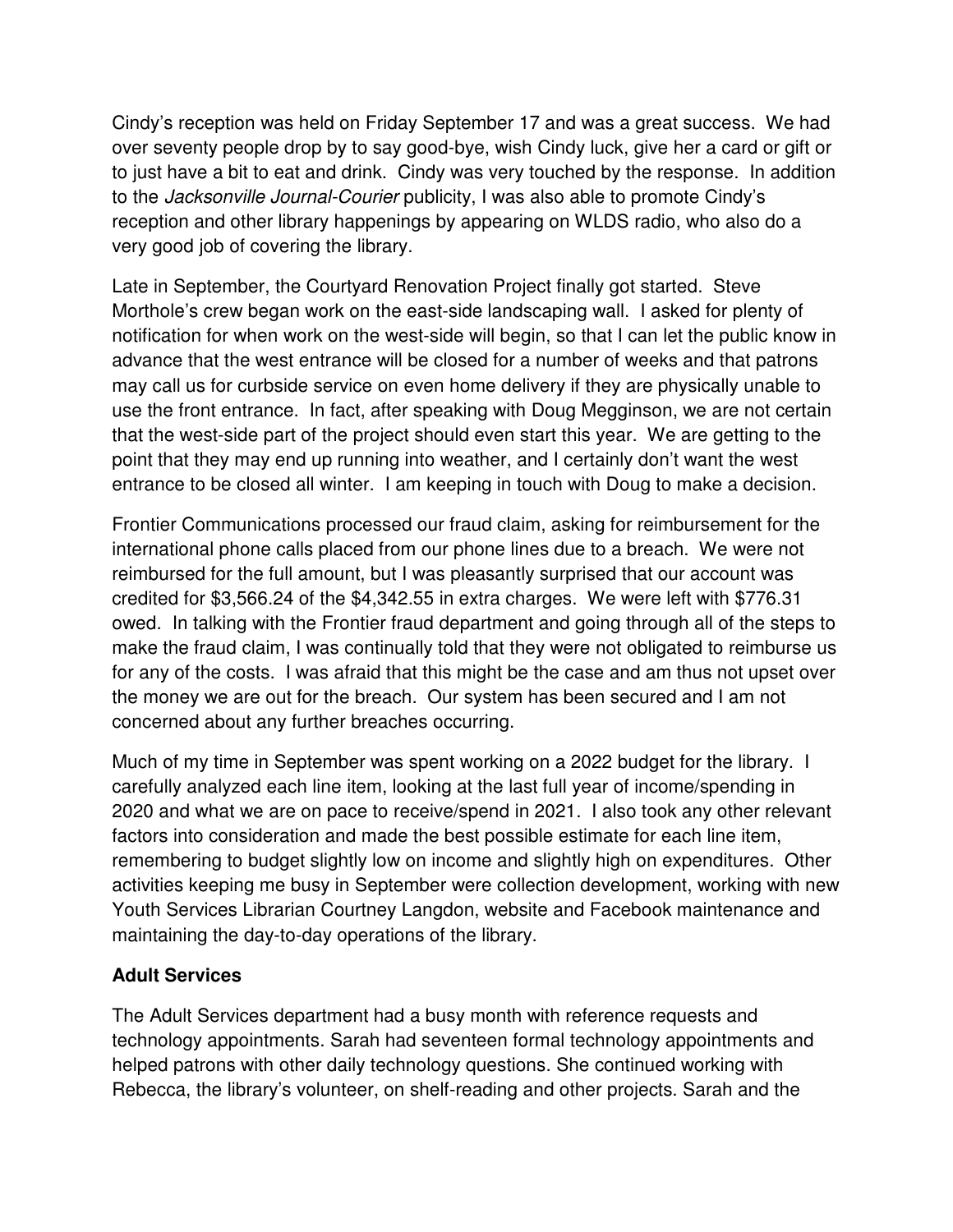social work intern, Sam, worked to get resource videos uploaded onto Facebook. She also spent time researching and promoting events and library services using social media, sending items to local media outlets, and more. Sarah worked on research projects with patrons relating to local history and genealogy and helped with other daily reference questions. She updated the blog, social media and the website as time permitted.

The library had four events in September for adults. The first event was a hybrid event with the authors of Literary Ladies who gave a talk about their book and the research that went into it. The library also hosted a follow-up vaccine clinic so that people could get their second shots. The library also held a film screening of Judas and the Black Messiah. Last but not least, Sarah had a hybrid program about the dogs of Chernobyl. All programs were very well-attended and people continued to watch the recording of the "Literary Ladies" program. Sarah also began teaching another round of computer classes. She researched items to purchase for the collection and placed book and AV orders as needed. Sarah finished the final evaluation for an ALA grant. Also in September, Sarah attended Library Journal's Day of Dialog and spoke with authors virtually about their upcoming books along with other activities.

#### **Interlibrary Loan/Holds**

In September, there were 714 items borrowed from other libraries; 807 items lent to other libraries; and 362 reciprocal circulations.

# **Circulation Services**

The library provided amazing service to every patron that walked in the door during the month of September. The Circulation Staff was busy helping people on the computers and microfilm. Diane Hequet was busy cleaning disks, fixing books, and helping patrons. Andy Mitchell was busy helping patrons and pulling books for patrons with health issues so they could just check out their books and not have to look around during the pandemic.

Bridget mailed out the overdue notices every day, comparing the information with the patron's accounts to make sure the items had not been turned in yet. She continued to work on weeding to make room for all the new items that have been switched over. Bridget also weeded the Young Adult book collection to create more shelving room. She also continued to put "mark the reader labels" in all the books so patrons can initial to keep track of what they have read. Bridget had four technology appointments in September. She also removed and updated patron emails based on reports sent by RSA.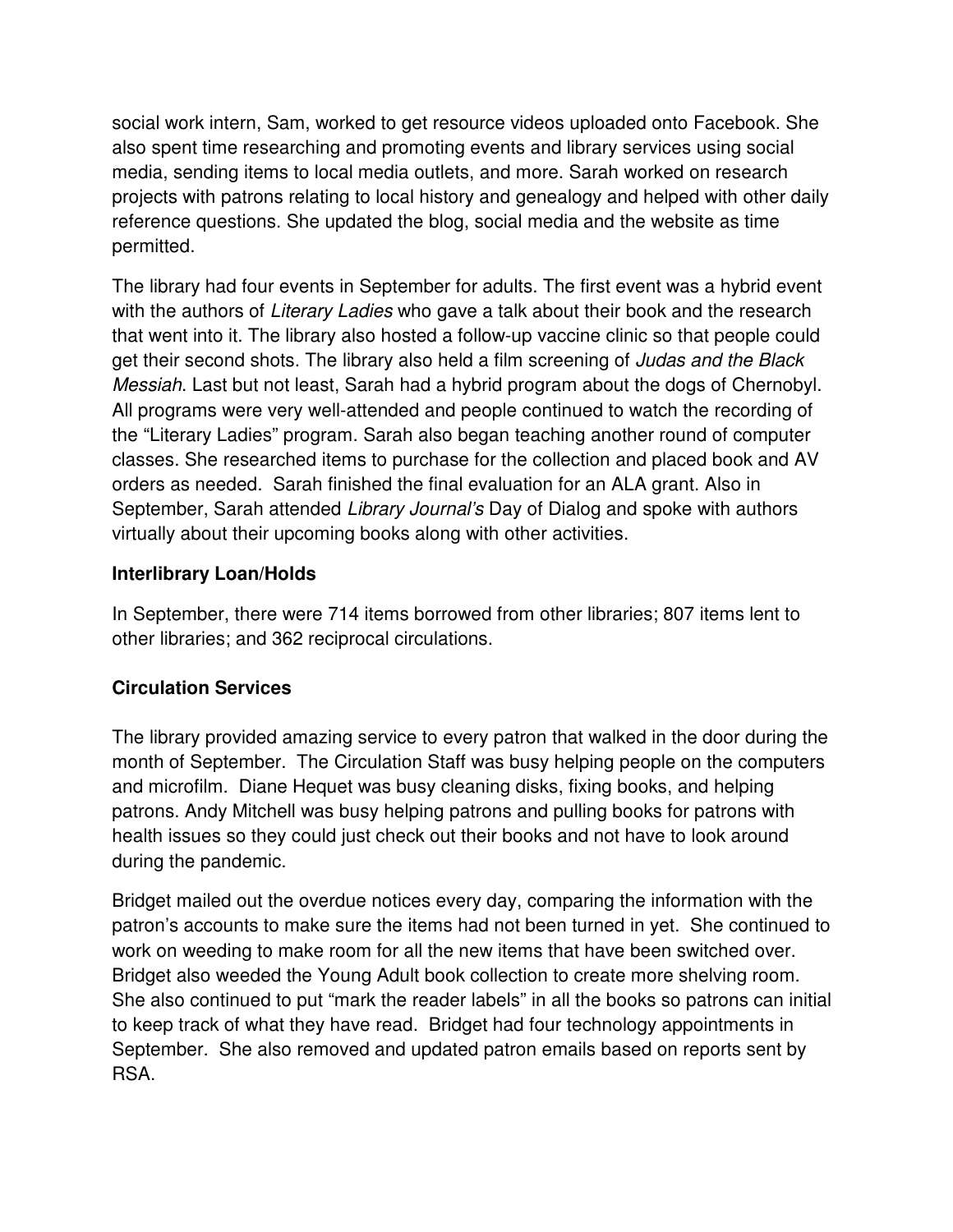Andy and Bridget visited ISD and took several tubs of books to the high school kids. Twenty-three items were checked out, which is a huge improvement from previous years. Bridget and Heidi were also busy preparing for the two craft classes in October.

### **Extension Services**

In the month of September most of the facilities where Heidi delivers remained closed to visitors so she could not go inside and meet the residents, but delivery and pick-up was possible. The various staffs tell Heidi that the residents are very grateful for the service and look forward to receiving new books. Cedarhurst was able to re-open at the end of the month. Heidi paid frequent visits to her home delivery patrons in September, and she prepared many packages of books for pick-up by caregivers.

Approximately 200 paperback books were donated to the Morgan County Detention Center, which allowed them to replace much of their current library.

Heidi was surprised and delighted to receive another check from the Lions Club of Jacksonville for the purchase of large print books. The amount of \$1,400 will enable us to make extensive additions to our collection.

#### **Youth Services**

September was a fun month in Youth Services, as new Youth Services Librarian Courtney Langdon began work on September 20. Before she arrived, the rest of the staff continued to fill in ably in the absence of a Youth Services Librarian. Page Brittany Overby continued with Story Times, and Diane Hequet covered Lap Sits and Lego Club.

Courtney's first two weeks went very well. She and I spent time together going over some basic policies and procedures, as well as beginning discussions on children's programming and collection development. Sarah also spent time with Courtney, showing her how to update the web site and use other promotional tools. I tried to keep a nice balance between training Courtney on new things and giving her a chance to digest what she learned and spend time working on those things and getting used to the department. Having worked here in the past, Courtney's learning curve is not as steep as it would be with a person unfamiliar with the library.

#### **Technical Services**

Things continued to operate smoothly in Technical Services. Lauren did a great job with cataloging, and was ably assisted by Linda.

# **COMMITTEE REPORTS**

# **Automation/Technology**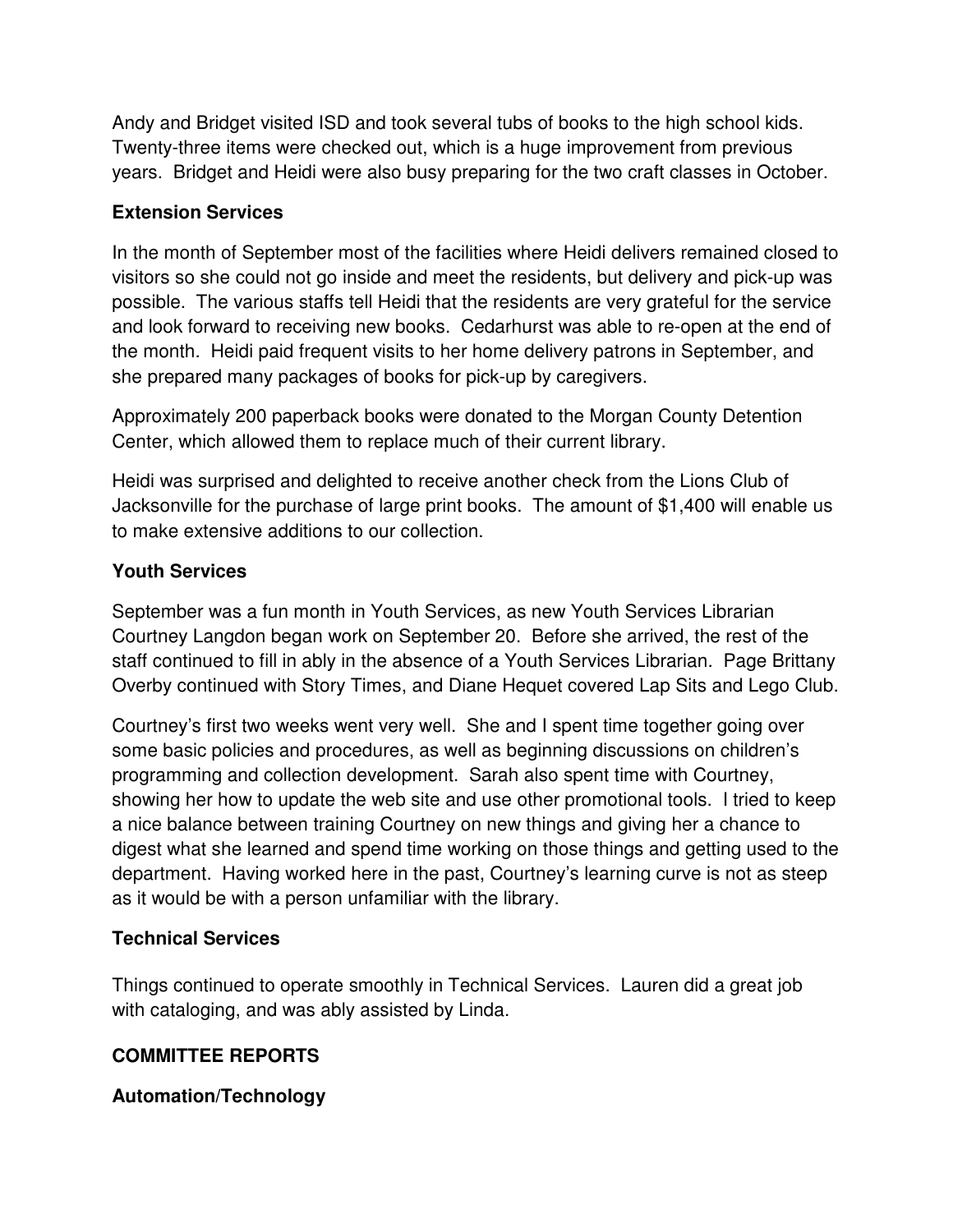Beard reported on the September 22 Automation and Technology Committee meeting, where a new phone system was discussed. The committee will be meeting again to make decisions on the new system.

### **Building and Grounds**

None

# **Finance**

Keaton reported on the October 5 Finance Committee meeting, where a 2022 budget and 2021 tax levy (payable in 2022) was approved.

After some discussion, Keaton made a motion for the full board to approve the budget and tax levy as approved by the Finance Committee, seconded by Kennedy. Motion carried.

Ashmore brought up sending out new RFPs for management of our Endowment Fund. Keaton and Ashmore will be in touch to set up a Finance Committee meeting to discuss drafting the RFP.

#### **Personnel**

None

# **Public Relations**

None

# **FRIENDS OF THE LIBRARY**

Ashmore reported that the Friends of the Library Board decided to wait until spring to hold a reception for the public, library board and Friends board.

#### **RAILS/RSA**

None

#### **Old Business**

None

#### **New Business**

Beard made a motion, seconded by Keaton to elect the same slate of officers for the 2021-2022 board year. Motion carried. President: Mary Fergurson; Vice-President: Craig Albers; Secretary: Elizabeth Kennedy.